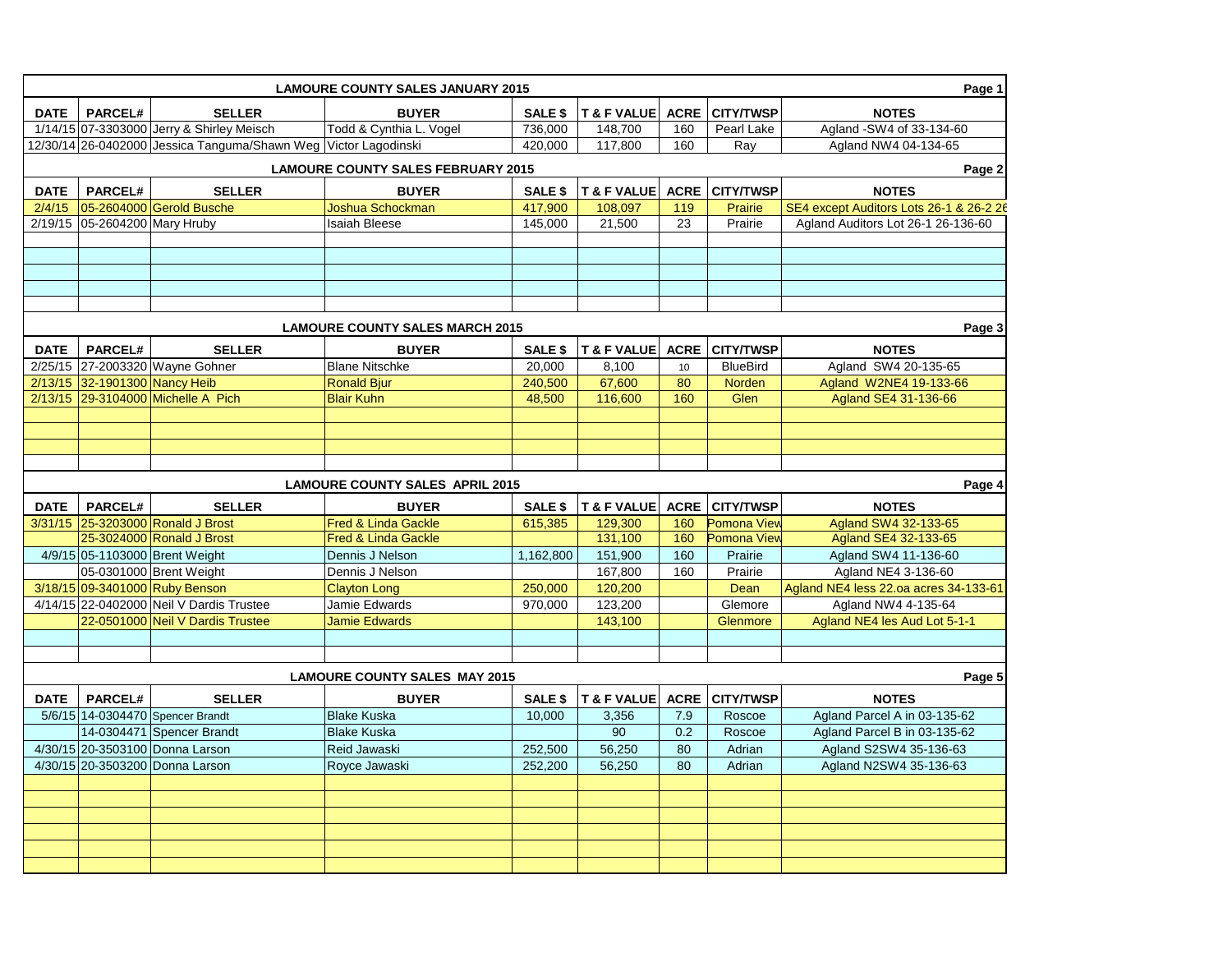|                                                      | <b>LAMOURE COUNTY SALES JUNE 2015</b><br>Page 6   |                                              |                                        |                |                            |     |                       |                              |
|------------------------------------------------------|---------------------------------------------------|----------------------------------------------|----------------------------------------|----------------|----------------------------|-----|-----------------------|------------------------------|
| <b>DATE</b>                                          | <b>PARCEL#</b>                                    | <b>SELLER</b>                                | <b>BUYER</b>                           | SALE \$        | T & F VALUE ACRE CITY/TWSP |     |                       | <b>NOTES</b>                 |
|                                                      | $6/1/15$ 07-333000                                | <b>Todd Vogel</b>                            | <b>Michael Vogel</b>                   | 640,000        | 162,083                    | 160 | <b>Pearl Lake</b>     | Agland SW4 33-134-60         |
|                                                      |                                                   |                                              |                                        |                |                            |     |                       |                              |
|                                                      |                                                   |                                              |                                        |                |                            |     |                       |                              |
|                                                      |                                                   |                                              |                                        |                |                            |     |                       |                              |
|                                                      |                                                   |                                              |                                        |                |                            |     |                       |                              |
|                                                      |                                                   |                                              |                                        |                |                            |     |                       |                              |
|                                                      |                                                   |                                              |                                        |                |                            |     |                       |                              |
|                                                      |                                                   |                                              | <b>LAMOURE COUNTY SALES JULY 2015</b>  |                |                            |     |                       | Page 7                       |
| <b>DATE</b>                                          | PARCEL#                                           | <b>SELLER</b>                                | <b>BUYER</b>                           | SALE \$        | T & F VALUE                |     | <b>ACRE CITY/TWSP</b> | <b>NOTES</b>                 |
|                                                      |                                                   | 07/30/15 32-2903400 Estate of Curtis Mueller | <b>Bernston Family LTD</b>             | 750,000        | 66,923                     | 80  | Norden                | S2SW4 39-133-66              |
|                                                      |                                                   | 07/30/15 32-3304000 Estate of Curtis Mueller | Bernston Family LTD                    |                | 135,923                    | 160 | Norden                | SE4 33-133-66                |
|                                                      | 07/31/15 19-0203300 Todd Martin                   |                                              | Grant C. Baker Jr                      | 230,000        | 49,287                     | 40  | <b>Russell</b>        | SW4SW4 2-135-63              |
|                                                      |                                                   |                                              |                                        |                |                            |     |                       |                              |
|                                                      |                                                   |                                              |                                        |                |                            |     |                       |                              |
|                                                      |                                                   |                                              |                                        |                |                            |     |                       |                              |
|                                                      |                                                   |                                              |                                        |                |                            |     |                       |                              |
|                                                      | <b>LAMOURE COUNTY SALES AUGUST 2015</b><br>Page 8 |                                              |                                        |                |                            |     |                       |                              |
| <b>DATE</b>                                          | <b>PARCEL#</b>                                    | <b>SELLER</b>                                | <b>BUYER</b>                           | SALE \$        | T & F VALUE                |     | <b>ACRE CITY/TWSP</b> | <b>NOTES</b>                 |
|                                                      |                                                   | 7/31/15 12-2404110 Jacqueline Banas          | Jason Zimmerman                        | 64.000         | 18,908                     | 20  | Sheridan              | S2S2N2SE4 24-136-61          |
|                                                      |                                                   | 4/25/15 17-0403000 Frances Senger            | <b>Richard Long</b>                    | 140,000        | 153,036                    | 146 | Willowbank            | SW4 Less SE4SE4SW4 4-133-63  |
|                                                      |                                                   | 8/17/15 02-2501100 Ernest Ballinger          | Kevin Dean Elsen                       | 79,900         | 8,747                      | 10  | Greenville            | S2SE4NE4 25-134-59           |
|                                                      |                                                   | 8/14/15 02-2504100 Ernest Ballinger          | Kevin Dean Elsen                       |                | 9,810                      | 10  | Greenville            | N2NE4SE4 25-134-59           |
|                                                      |                                                   | 8/11/15 08-2702000 William W Smith           | <b>Jesse Peterson</b>                  | 1,250,000      | 110,090                    | 160 | Ryan                  | NW4 27-133-60                |
|                                                      |                                                   | 8/11/15 08-2703000 William W Smith           | Jesse Peterson                         |                | 137,122                    | 160 | Ryan                  | SW4 27-133-60                |
|                                                      |                                                   | 8/18/15 08-2703000 Jesse Peterson            | <b>Preston C Peterson</b>              | 510,000        | 137,122                    | 160 | Ryan                  | SW4 23-133-60                |
|                                                      |                                                   | 8/18/15 08-2302000 Jesse Peterson            | <b>Preston C Peterson</b>              |                | 110,090                    | 137 | Ryan                  | NW4 23-133-61                |
|                                                      | 8/21/15 17-1403300 Victor Hehr                    |                                              | <b>Daniel Wipf Real Estate Trustee</b> | 319,500        | 68,561                     | 80  | Willowbank            | W2SW4 14-133-63              |
|                                                      |                                                   |                                              |                                        |                |                            |     |                       |                              |
|                                                      |                                                   |                                              |                                        |                |                            |     |                       |                              |
|                                                      |                                                   |                                              |                                        |                |                            |     |                       |                              |
|                                                      |                                                   |                                              |                                        |                |                            |     |                       |                              |
|                                                      |                                                   |                                              |                                        |                |                            |     |                       |                              |
| <b>LAMOURE COUNTY SALES SEPTEMBER 2015</b><br>Page 9 |                                                   |                                              |                                        |                |                            |     |                       |                              |
| <b>DATE</b>                                          | <b>PARCEL#</b>                                    | <b>SELLER</b>                                | <b>BUYER</b>                           | <b>SALE \$</b> | T & F VALUE ACRE CITY/TWSP |     |                       | <b>NOTES</b>                 |
|                                                      | 9/2/15 14-1904000 Kristi Gilbert                  |                                              | <b>Larry Young</b>                     | 500,000        | 172,438                    | 160 | Roscoe                | SE4 19-135-62                |
|                                                      | 8/28/15 14-1904000 Larry Young                    |                                              | <b>Clayton Johnson</b>                 | 760,275        | 326,673                    | 160 | <b>Heinretta</b>      | NE4 19-134-61                |
|                                                      | 8/28/15 10-1901000 Larry Young                    |                                              | Clayton Johnson                        |                |                            | 160 | Roscoe                | SE 19-135-62                 |
|                                                      |                                                   | 9/16/15 17-0402000 James Senger              | <b>Richard Long</b>                    | 1,430,000      | 453,400                    | 320 | Willowbank            | N2 04-133-63                 |
|                                                      |                                                   | 9/16/15 18-3304000 James Senger              | <b>Richard Long</b>                    |                | 141,373                    | 157 | Willowbank            | SE4 33-134-63                |
|                                                      |                                                   | 9/14/15 01-0602000 Norman Goehring           | James & Barbara Johnson Jr             | 428,625        | 156,088                    | 160 | Ovid                  | SE4NW4 & Lots 3,4,5 6-133-59 |
|                                                      |                                                   |                                              |                                        |                |                            |     |                       |                              |
|                                                      |                                                   |                                              |                                        |                |                            |     |                       |                              |
|                                                      |                                                   |                                              |                                        |                |                            |     |                       |                              |
|                                                      |                                                   |                                              |                                        |                |                            |     |                       |                              |
|                                                      |                                                   |                                              |                                        |                |                            |     |                       |                              |
|                                                      |                                                   |                                              |                                        |                |                            |     |                       |                              |
|                                                      |                                                   |                                              |                                        |                |                            |     |                       |                              |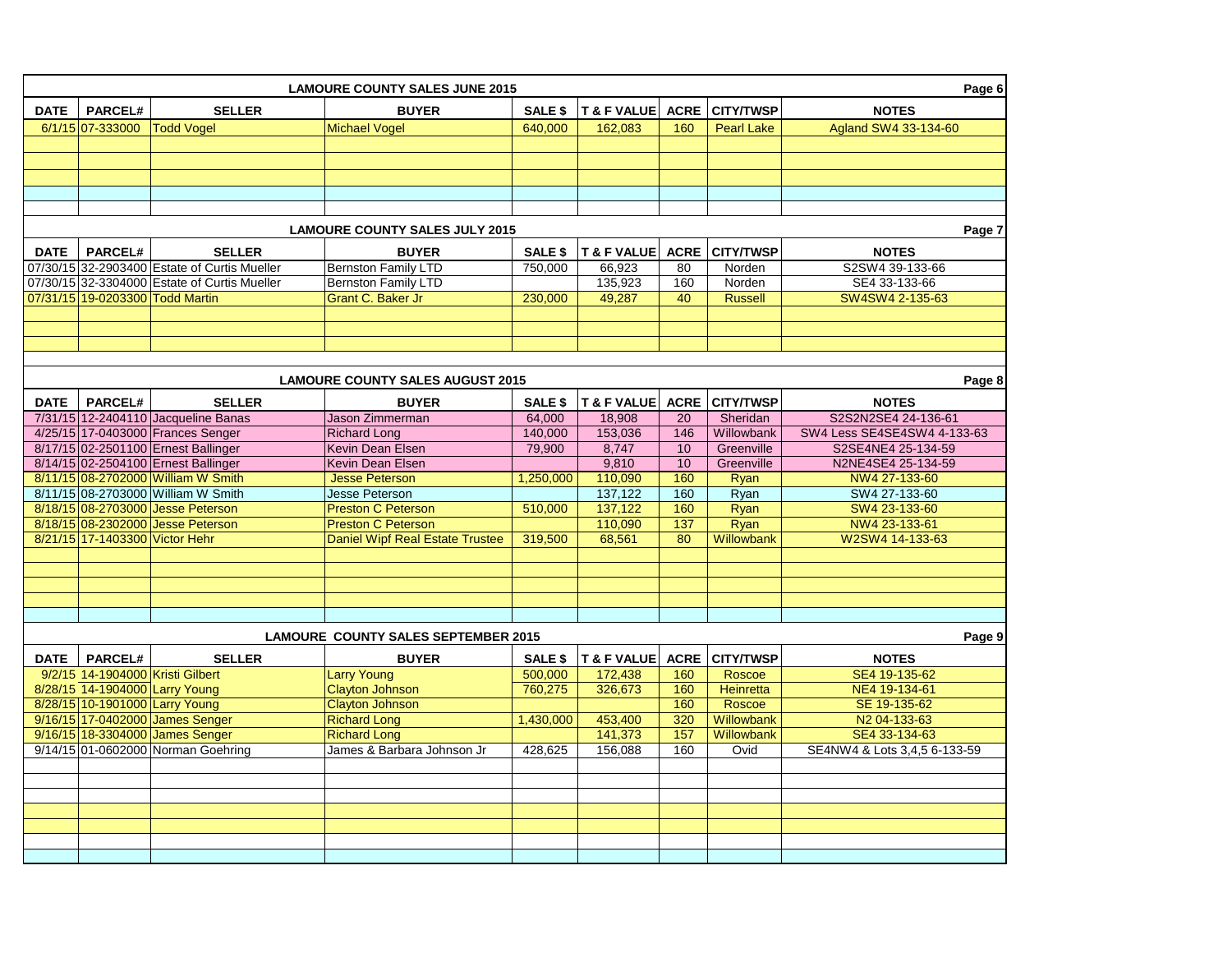|                                                      | <b>LAMOURE COUNTY SALES OCTOBER 2015</b><br>Page 10 |                                               |                                   |                |                        |             |                  |                               |  |
|------------------------------------------------------|-----------------------------------------------------|-----------------------------------------------|-----------------------------------|----------------|------------------------|-------------|------------------|-------------------------------|--|
| <b>DATE</b>                                          | <b>PARCEL#</b>                                      | <b>SELLER</b>                                 | <b>BUYER</b>                      | <b>SALE \$</b> | <b>T &amp; F VALUE</b> | <b>ACRE</b> | <b>CITY/TWSP</b> | <b>NOTES</b>                  |  |
|                                                      |                                                     | 10/16/15 29-1504000 Brian Schlenker           | <b>Dawson Investment Holdings</b> | 19,200         | 78,698                 | 160         | Glen             | SE4 15-136-66                 |  |
|                                                      |                                                     |                                               |                                   |                |                        |             |                  |                               |  |
|                                                      |                                                     |                                               |                                   |                |                        |             |                  |                               |  |
|                                                      |                                                     |                                               |                                   |                |                        |             |                  |                               |  |
| <b>LAMOURE COUNTY SALES NOVEMBER 2015</b><br>Page 11 |                                                     |                                               |                                   |                |                        |             |                  |                               |  |
| <b>DATE</b>                                          | <b>PARCEL#</b>                                      | <b>SELLER</b>                                 | <b>BUYER</b>                      | <b>SALE \$</b> | <b>T &amp; F VALUE</b> | <b>ACRE</b> | <b>CITY/TWSP</b> | <b>NOTES</b>                  |  |
|                                                      |                                                     | 10/27/15 04-2604200 Craig Bruse               | Lisa Hoffman                      | 100            | 35.488                 | 36.5        | Litchville       | Parcel in SE4 26-136-59       |  |
|                                                      |                                                     | 5/28/15 30-3301000 Larry D Sjostrom           | Four b's Limited Partnership      | 854,400        | 148.894                | 160         | Raney            | NE4 33-135-66                 |  |
|                                                      |                                                     | 5/25/15 30-3302000 Larry D Sjostrom           | Four b's Limited Partnership      |                | 155,107                | 160         | Raney            | NW4 33-135-66                 |  |
|                                                      |                                                     | 11/4/15 15-0602000 Keith Lerback              | <b>Darrell Andrud</b>             | 524,800        | 166,552                | 164         | Henrietta        | NW4 6-134-62                  |  |
|                                                      |                                                     | 11/11/15 20-2303000 Byron Bunge               | Royce Jawaski                     | 1.077.700      | 169386                 | 160         | Russell          | SW4 23-136-63                 |  |
|                                                      |                                                     | 11/11/15 20-2304000 Byron Bunge               | Royce Jawaski                     |                | 157,723                | 160         | Russell          | SE4 23-136-63                 |  |
|                                                      |                                                     |                                               |                                   |                |                        |             |                  |                               |  |
|                                                      |                                                     |                                               |                                   |                |                        |             |                  |                               |  |
| <b>LAMOURE COUNTY SALES DECEMBER 2015</b><br>Page12  |                                                     |                                               |                                   |                |                        |             |                  |                               |  |
| <b>DATE</b>                                          | <b>PARCEL#</b>                                      | <b>SELLER</b>                                 | <b>BUYER</b>                      | SALE \$        | <b>T &amp; F VALUE</b> | <b>ACRE</b> | <b>CITY/TWSP</b> | <b>NOTES</b>                  |  |
|                                                      |                                                     | 11/25/15 15-2402000 Richard Bernard Successor | <b>Patrick Quinlan</b>            | 360,000        | 117,000                | 160         | <b>Badger</b>    | NW4 24-134-62                 |  |
|                                                      |                                                     | 12/16/15 15-1302000 Richard Bernard Successor | <b>Bruce Shockman</b>             | 779,000        | 126,567                | 158         | Henrietta        | NW4 13-134-62 less AUD LOT    |  |
|                                                      |                                                     | 12/16/15 15-1303100 Richard Bernard Successor | <b>Bruce Shockman</b>             |                | 26,941                 | 36          | Henrietta        | SW4 13-134-62 Less 3 AUD LOTS |  |
|                                                      |                                                     | 12/21/15 13-2501000 Lawrence Peterson Trustee | <b>Casey Ketterling</b>           | 400,000        | 160,884                | 160         | Saratoga         | NE4 25-136-62                 |  |
|                                                      |                                                     | 12/29/15 05-2402300 Harold S. Erickson        | Aaron Rodin                       | 320,000        | 69,760                 | 80          | Prairie          | S2NW4 24-136-60               |  |
|                                                      |                                                     | 12/29/14505-2301100 Harold S. Erickson        | <b>Aaron Rodin</b>                |                | 71,286                 | 80          | Prairie          | N2NE4 23-136-60               |  |
|                                                      |                                                     |                                               |                                   |                |                        |             |                  |                               |  |
|                                                      |                                                     |                                               |                                   |                |                        |             |                  |                               |  |